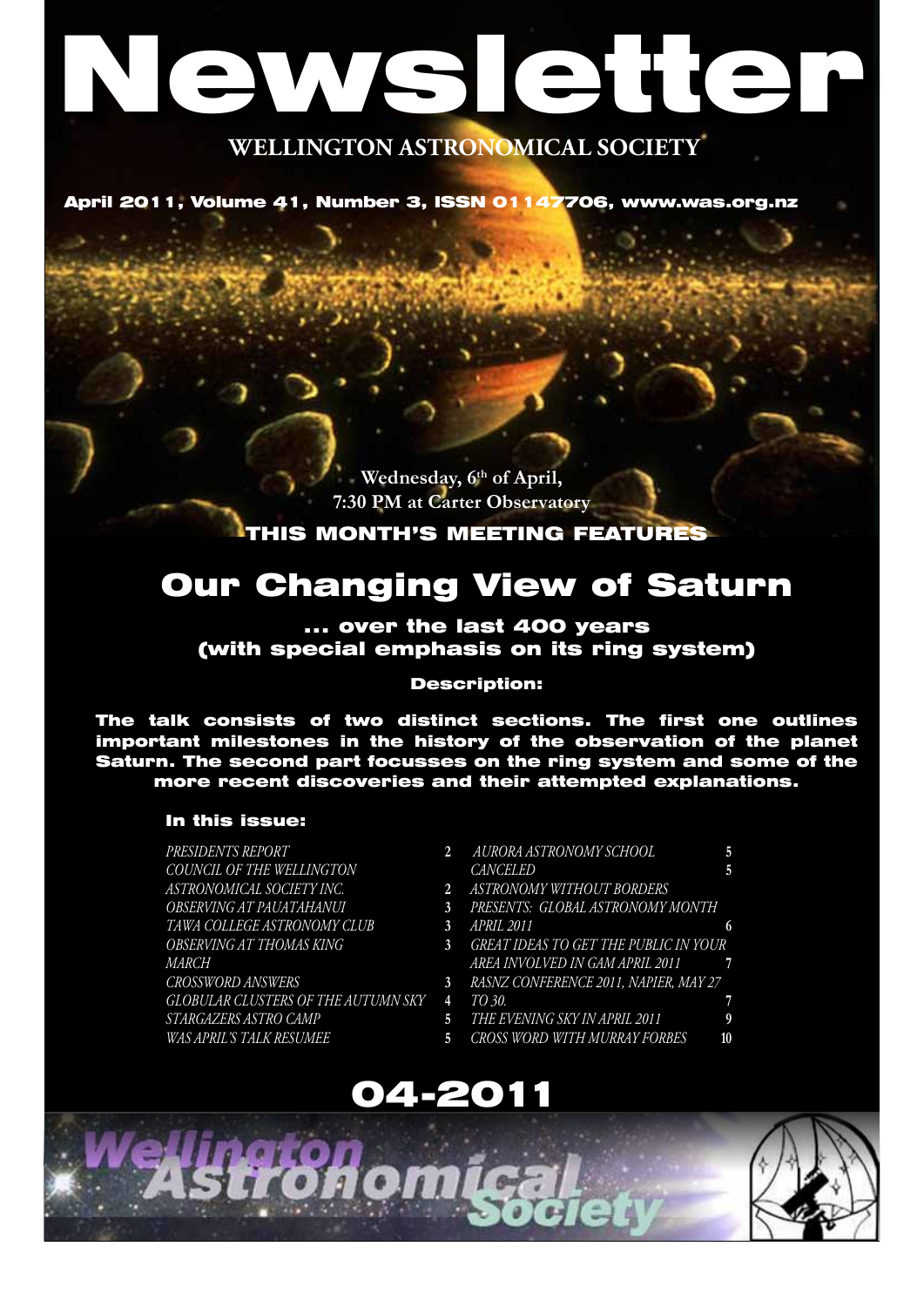

## Presidents Report

Last months talk with Hari Mogosanu showed us what she was doing in the Dessert in the USA . She lived in a Mars surface simulation for two weeks. This was an excellent presentation and this showed with the number of questions that were asked after the show. Thanks Hari for a great presentation.

The societies CCD camera the ST7 is getting quite a lot of use at present as Roger Butland and myself have been sorting out the problems with focus and arranging the filter wheel so that it can be controlled. This is now done and we are ready to start imaging variable stars.

The observing at the Pauatahanui Observatory had to be canceled on the 5th of March but 12th of March which was our backup night was nice and clear. Chris tells me that only one student and his dad show up. However Chris managed to take a couple of photos through the telescope.

We are not having a very good run for any observing at Pauatahanui over the last 12 months when the observatory was only used three times last year.

We are considering moving the observatory to a more accessible site which would mean it would get more use but not necessary better weather. Watch for further developments on this.

The weekend camp at Tatum Park will be on April 8-9 see article in this newsletter.

The next observing at Pauatahanui will be on April 30th starting at 8.00pm.

This year we have added an extra Saturday to the observing at Pautahanui each month so if one is clouded or rained out we will have the following Saturday to fall back on.

Because of the Full Moon on the 18th this is why our observing evening is late this month but we will be involved with the program at Tawa College on Astronomy month.

Observing at the Thomas King Observatory is every Friday evening but ring Ross Powell first.

The WAS Dobsonian telescopes are all out on hire at present. Anyone wanting to hire one of the societies Dobsonians should call Chris Monigatti.

The WAS Research Group was approached by the Gifford Observatory Trust to see if any of our members would be interested in using the Observatory all be it with a different telescope installed which would possibility be a C14 with a CCD camera attached. This proposal is still under discussion. There is no further update on this.

I have been working on the Thomas King Observatory fixing the dome so that it will not come off in high winds. I have also stripped the walls of the display panels and the room is about to be painted. Work still needs to be done on the steps going up to the telescope. We are waiting for thePainters to come in and paint the walls.

Carter Observatory decided to start running two observing evenings each week starting on Tuesday 5th of April and this evening will be run by the Phoenix Society while the WAS will run the Saturday night observing this will start on the 9th of April. We therefore require two volunteers every Saturday evening so put your name forward to Ross Powell as soon as possible.

Next months talk will be another of our popular Video's the title is 'Telescope Hunting the Edge of Space'.

Remember the RASNZ conference coming up in May in Napier and now is a good time to register.

## COUNCIL OF THE WELLINGTON ASTRONOMICAL SOCIETY INC.

*President:* 

**Gordon Hudson** gordon@kpo.org.nz Ph 04 236 5125

*Vice-President*: **Roger Butland** roger.j.butland@xtra.co.nz Ph 04 478 0419

*Secretary:* **Ross Powell** rossalanpowell@gmail.com Ph 04 389 9765

*Treasurer:* **John Talbot** john.talbot@xtra.co.nz Ph 04 293 4620

*Newsletter Editor:*  **Haritina Mogosanu** editor@was.org.nz

#### *Committee*

**Frank Andrews** frank.andrews@paradise.net.nz **Chris Monigatti** chrismon@xtra.co.nz Mob o21 890 222

**John Homes** john.homes@actrix.co.nz

**Aline Homes** aline.homes@actrix.co.nz

*Positions Outside Council Email newsletter* **Murray Forbes** murray\_forbes@xtra.co.nz

**www.was.org.nz**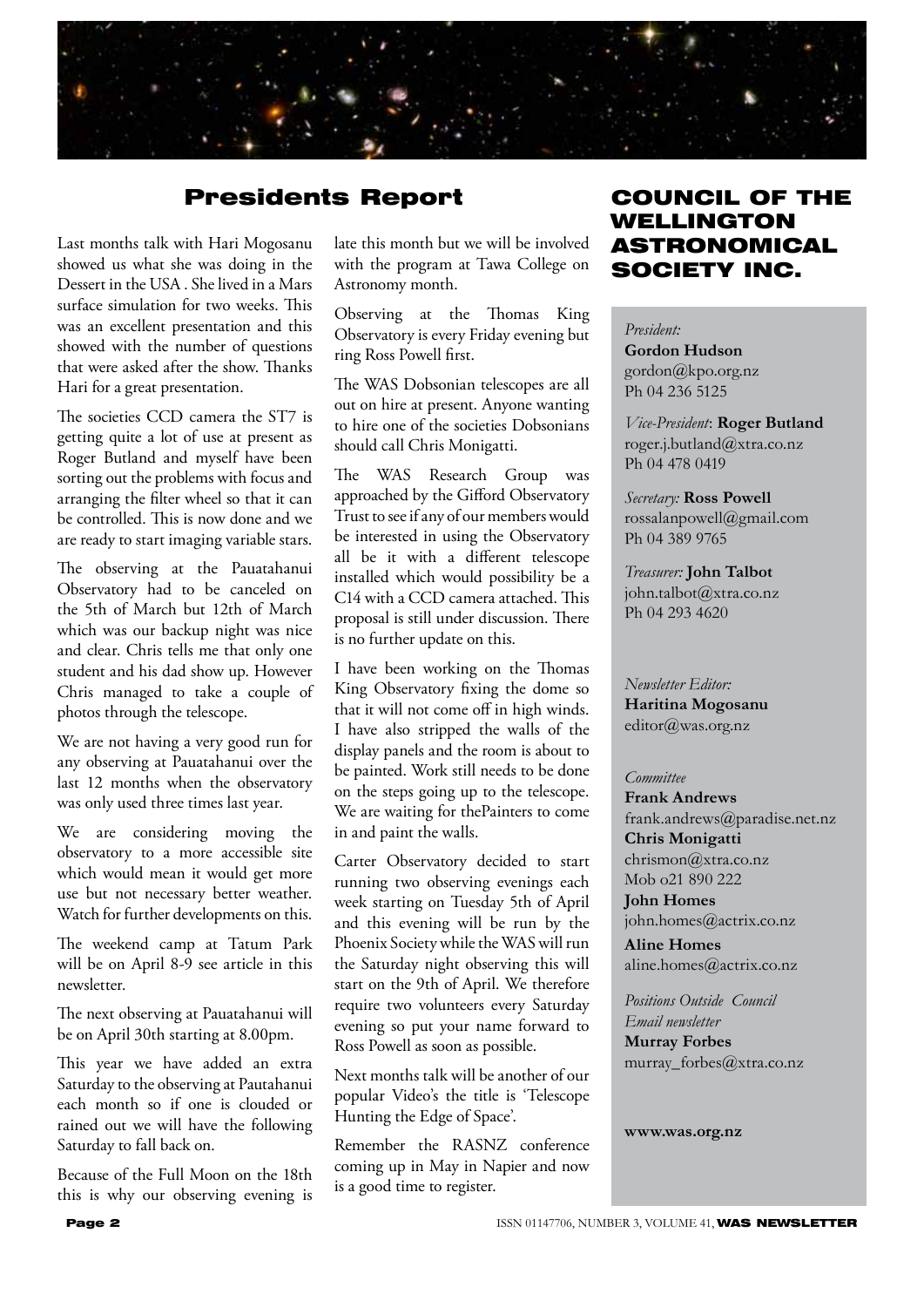

# **Tawa College**



#### Saturn Watch – Saturday 2 April, talk begins 7:00 pm

**'Changing Views of Saturn'**  *by Roland Idaczyk*

Galileo's drawing of Saturn,

1610, 1616





Hubble Space Telescope, March 22, 2004

## Tawa College Astronomy Club

invites students, parents, and friends of Tawa College to a presentation followed by observing session at the school celebrating:

#### Global Star Party – Saturday 9 April, talk begins 7:00 pm

followed by observing Saturn, the Moon, and the fabulous southern night sky

#### **'Can Kiwis help colonise Mars?'**

*by Haritina Mogosanu*



*P.T.A. building – above the Canteen, at the end of the rugby field. In the event of cloudy skies, this event will continue, although observing will be replaced by video.*

## OBSERVING AT PAUATAHANUI

The next observing evening at Pauatahanui is on April 30th starting at 8.00pm. **If doubtful please ring Chris Monigatti on his mobile 021 890 222 to see if the session is going ahead.**

## OBSERVING AT THOMAS KING

All public observing evenings will be held at the Thomas King Observatory run by our Observatory Director Ross Powell. from 8:30. **Ring Ross on 389 9765 t**o check if there are public observing evenings on most FRIDAYS, starting as soon as it gets dark depending on the weather and Ross's availability.

#### **Across**

*6. VENUS' - a very cloudy planet; 9. DEIMOS' - One of the Moons of Mars; 10. SOHO' - satellite observatory studying the Sun; 11. MESSIER' - a catalogue; 12. ECLIPSINGBINARY' - clip singer in bay (anagram); 15. ANDROMEDA' - Largest galaxy in the Local Group; 16. BINARY' - a double star; 18. DAY' - 24 hours; 20. LMC' - could be mistaken for a cloud; 23. BIGBANGTHEORY' - A cosmological model; 24. HST' - an orbiting telescope; 26. NOVA' - a new star; 29. BAR' - some spiral galaxies have one; 30. HOUR' - unit of time; 31. NOON' - mid*day; 34. PAVO, - The Peacock constellation; *35. KEPLER' - Early German astronomer - formulated 3 laws of planetary motion; 36. CLUSTER' - An open or globular ...; 40. AZIMUTH' - horizontal angle around*  the sky; 44. LEO, - A lion circling the Earth; *45. KIWI' - New Zealander; 46. VIRGO' -*  Constellation with Spica; 47. DENEB, - alpha *Cygnus; 48. ATOM' - smallest indivisible piece of a element; 50. APOGEE' - When the Moon*  is furthest from the Earth; 51. PRECESSION, *- son's recipe (anagram); 53. SIDEREAL' - star*  time; 54. FUSION, - process that powers stars; **Down**

*1. ICE' - frozen liquid; 2. GAS' - solid, liquid or ...; 3. PELE' - volcano on Io; 4. IO' - One of the Galilean satellites; 5. ZODIAC' - also a small inflated rubber boat; 6. VEGA' - alpha*  Lyr; 7. SCHMIDT, - type of telescope; 8. *SEYFERT' - type of galaxy with unusally bright nucleus; 13. SHEPHERD' - astronaut; 14. RUTHCRISP' - Carter Observatory's public telescope; 17. NADIR' - opposite to zenith; 19. APHELION' - one phial (anagram); 21. HALO' - angels and galaxies both have*  one; 22. POLARIS, - The North Star; 25. SCORPIUS, - constellation with a sting; *27. PANDORA' - a shepherd satellite of Saturn's F ring, also the first women in Greek mythology;*  28. OBAFGKM, - spectral classes; 32. TAURUS, *- You don't want this constellation in a China shop; 33. JODRELLBANK' - site of the Lovell radio telescope; 35. KILOGRAM' - The SI unit of*  mass; 37. LOKI, - volcano on Io; 38. SMC, satellite galaxy to the Milky Way; 39. GIOTTO, *- Name of ESA spacecraft that intercepted Halley's comet; 41. UFO, - flying saucer; 42. HYADES' - an open cluster in Taurus; 43. GIBBOUS' - a phase of the Moon; 49. MASS' - I weight 6 times less on the Moon, but still have the same ???; 52. ION' - an arrested atom;*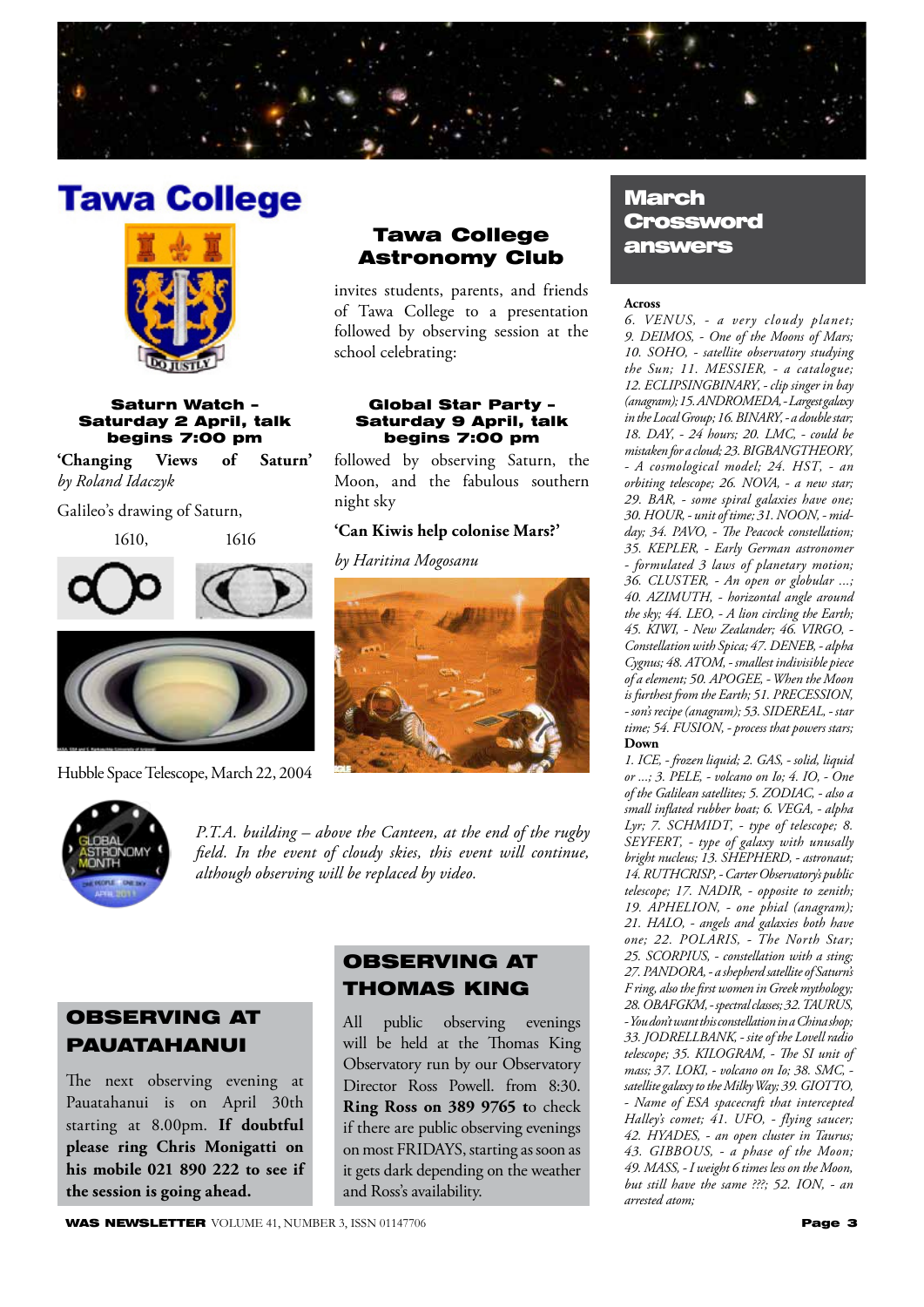

## Globular clusters of the Autumn sky

As we move into the autumn we get to see a number of globular clusters gracing our evening skies and this article will cover some of the brightest and best.

#### **What is a globular cluster?**

There are two types of star clusters in and around our galaxy.

Open clusters that are found along the plane of our Galaxy and come in a variety of sizes, ages and are "loose" or "open" in shape consisting of up to a few thousand stars and may include reflection and emission nebulae. They are loosely bound by gravity and most only remain as cluster for a few million years.

Globular clusters appear as spherical clusters containing many more stars than an open cluster, millions in the case of the largest. Early observers plotted their position as they created star charts and may have the title Messier, NGC, or other depending on the survey that found them. Globular clusters contain more stars and are much older and are denser than open clusters and can be found in and above the galactic plane. There are currently 150 globular clusters known around the Milky Way.

#### **Hunting for the globs**

I spent a few hours reading through Hartung's "Astronomical Objects for Southern Telescopes 2nd Edition" Collin's "Stars and Planets", and created a database of targets for imaging.

#### **Images for this article**

All of the images in this presentation were taken from my back garden observatory in Stokes Valley. Images were taken with a Canon 1000D camera attached to a Takahashi TSC-225 225mm f-12 Schmidt – Cassegrain telescope operating at f-7.6. Images are a stack of five four minute exposures at ISO 800 images were then processed in Deep Sky Stacker and Photoshop 6.0.

**47 Tucanae - NGC 104 in Tucana Mag 4.0**











The rivalry between this cluster and Omega Centauri for "best glob" is legendary. Visible to the unaided eye near to the SMC it is an easy object to find in binoculars it is even better with the use of a telescope. The cluster is roughly the same size of the Full Moon and is the second brightest globular cluster in the sky and has a very bright and dense core. It is a massive globular cluster containing millions of stars and is about 16,700 light years away and 120 light years across.

#### **NCG 362 in Tucana Mag 6.4**

At the "pointy" end of the SMC NGC 362 is over shadowed by 47 Tuc. Visible in binoculars this cluster belongs to our galaxy and is estimated to be 29,000 light years distant.

#### **NGC 2808 in Carina Mag 6.2**

Not far from the Diamond Cross NGC2808 is an easy target for binoculars and telescopes. In 2007, a team of astronomers led by Giampaolo Piotto of the University of Padua in Italy investigated Hubble Space Telescope images of NGC 2808 and found that this cluster is composed of three generations of stars, all born within 200 million years of the formation of the cluster.

#### **Globs in Musca**

Two globular clusters can be found in Musca NGC 4833 and 4372.

#### **NGC 4833 Mag 7.4**

Near Delta Muscae is a 7th magnitude glob that can be easily seen in a small telescope and 16'000 light years away and discovered by Abbe Lacaille during his journey to South Africa in 1751-1752.

#### **NGC 4372 Mag 7.8**

Near to Gamma Muscae is a smaller and fainter globular cluster and can be seen in this wide field image along with NGC 4833. It is about 17'000 light years distant and was discovered by James Dunlop on April 30th, 1826.

**Omega Centauri - NGC 5139 in Centaurus** *(continued in page 7)*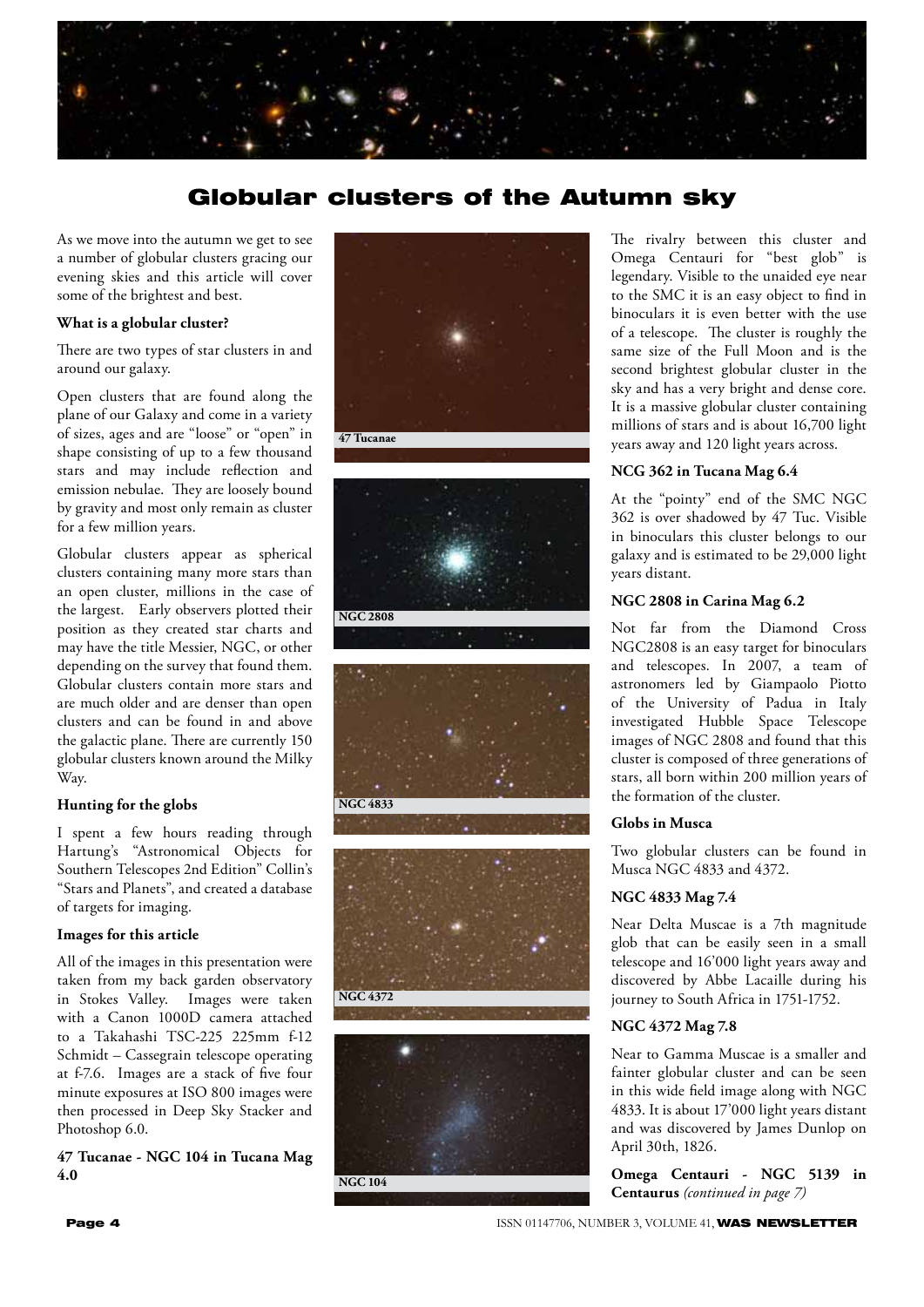

This April 8th-10th

## **Stargazers** Astro Camp

Tatum Park, 1 hr north of Wellington

## *Register your interest now*

Anyone willing to give a short presentation on anything astronomical will have their registration fee halved. A handful of WAS and Levin Stargazers members are already confirmed.

Registration is just \$10 per person or \$20 for a family. A wide range of accommodation options available (at reasonable rates) from tent sites, bunk rooms, cabin or lodge. More details to follow in next months newsletter or contact the organisers.

**The Levin Stargazers and the Wellington Astronomical Society are preparing for a weekend of stargazing to mark this year's Global Astronomy Month. We will be hosting a weekend star party at Tatum Park just 7 minutes south of Levin.**

**The Astro Camp is an opportunity for people to relax with family, friends and fellow astronomers. All accommodation is situated next to the observing field so you can say up late and gaze at the starry firmament from the darkest of skies.**

**Accommodation includes a range of options from basic bunks and tent sites to the more luxurious cabins and lodge. Full conference facilities are provided.**



**A buffet of presentations will be served. The feast will include The Aurora Hunters, The Moon, Solar observing, Occultations, A trip to Mars, Star Hopping, Messenger to Mercury, Planet spaceship and a side order of the latest Yuri Gagarin film 'First Orbit' with a dash of collimating your telescope. For dessert you will be served an array of telescopes with your choice of eyepiece candy.**

**Registration is just \$10 for the entire weekend. Family and one day rates available.** 

**For further details visit www. levinstargazers.org.nz or contact Ron Fisher 06 3686251**



Cancelled after the Christchurch Eartquake



## WAS April's talk resumee

**Presenter:** Roland Idaczyk

**Duration:** approx. 1 hour

#### **Abstract**:

The rings of Saturn have always been an exciting sight and inspired the imagination of observers. But the remoteness and small size of individual features have long prevented to develop an educated understanding of this phenomenon. This all

changed with the fly-bys of the Pioneer (1979), Voyager (1980/1981) and Cassini (since 2004) spacecraft. They finally provided us with close-up views of such an exquisite quality, that we are now experiencing a true inflation of data. Especially over the last 30 years we have dramatically improved our views of Saturn and its ring system.

**WAS NEWSLETTER** VOLUME 41, NUMBER 3, ISSN 01147706 **Page 5**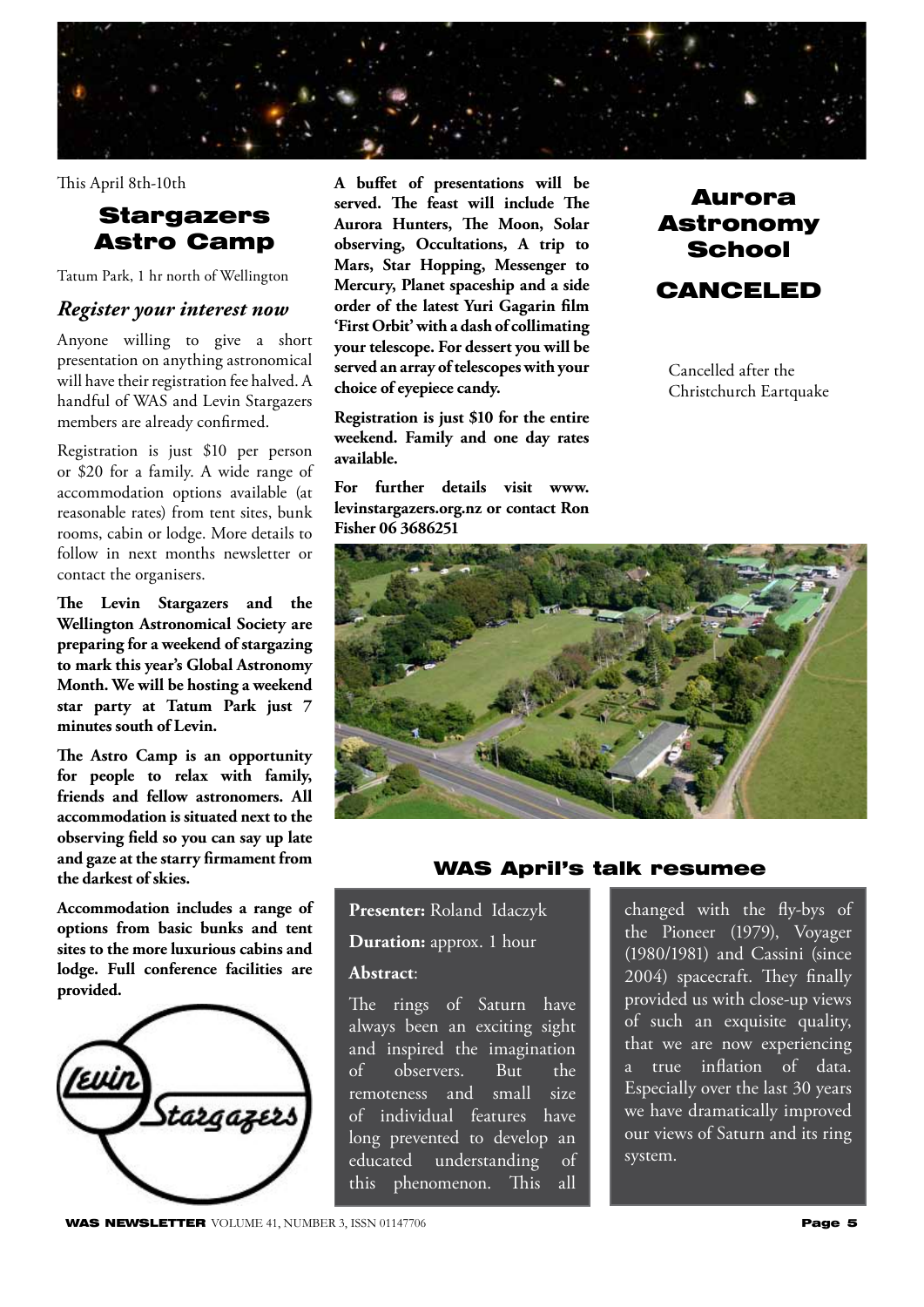

## Astronomy Without Borders presents: Global Astronomy Month April 2011

Global Astronomy Month continues the excitement of the unprecedented International Year of Astronomy 2009<br>(IYA2009). (AWB) Astronomers Without Borders is Astronomers Without Borders is dedicated to fostering understanding and goodwill across national and cultural boundaries by creating relationships through the universal appeal of astronomy.

Astronomers Without Borders projects promote sharing. Sharing resources. Sharing knowledge. Sharing inspiration. All through a common interest in something basic and universal. Sharing the sky.

A host of events are planned worldwide throughout April 2011 (see list below), all amateur and professional astronomers and in fact anybody is invited to participate, encourage your local astronomy club to run at least one event for the public, giving the public a chance to explore and enjoy our night sky.

If your Astronomy club in New Zealand has events planned please let me know very soon, a Press Release will go out to the New Zealand media organisations on the 25th March, we can advertise your events in this release.

March 24 to 6 April Globe at Night - Southern Hemisphere

1 April Online Messier Marathon: Observe all the Messier objects remotely

1 to 8 April International Dark Skies Week

1 to 30 April 30 Nights of StarPeace

2 April Around the Ringed Planet: Observe Saturn remotely

2 to 3 April Beatuy without Borders - Saturn Watch

#### 9 April Global Star Party

**Be sure to reserve Saturday, April 9th, for GAM's ultimate observing event: the Global Star Party. Of course, it's B.Y.O.T. - Bring Your Own Telescope - but encourage even those who don't have one to come anyway. All are invited, all will be excited. It is amazing that when we** 

**turn our gaze upward all religious, national, cultural and political barriers fade into the darkness. April 9th is the time to come out under the stars, bridge gaps across the seas, and join your brother and sister skywatchers in proving that the world is, in fact, "One People, One Sky."**

9 April Stars for All: Observe deepsky objects remotely

10 to 16 April Lunar Week

12 April Walking on the Moon: Observe Moon remotely

12 April Yuri's Night - 50th Anniversary of Human Space Flight

17 April SunDay 17 April Here Comes the Sun: Observe Sun remotely

21 to 22 April Meteors without Borders - Lyrids Watch 2011

28 April, 20:00UT Cosmic Concert - Online Musical Concert

30 April Write Your Name in the Sky!: Observe asteroids remotely

Throughout April One Star at a Time - Fight Light Pollution

Throughout April MoonDays

Throughout April Astronomy without Barriers - programs for people with disabilities

Throughout April Planetarian without Borders

Throughout April Astropoetry for Global Astronomy Month

You are also invited to register your event at http:// www.astronomerswithoutborders.org/global-astronomymonth-2011.html

**You are also invited to join the AWB New Zealand Google group newsletter to keep up to date with the AWB events in New Zealand. http://groups.google.com/group/awb-nz-newsletter?hl=en-GB&pli=1**

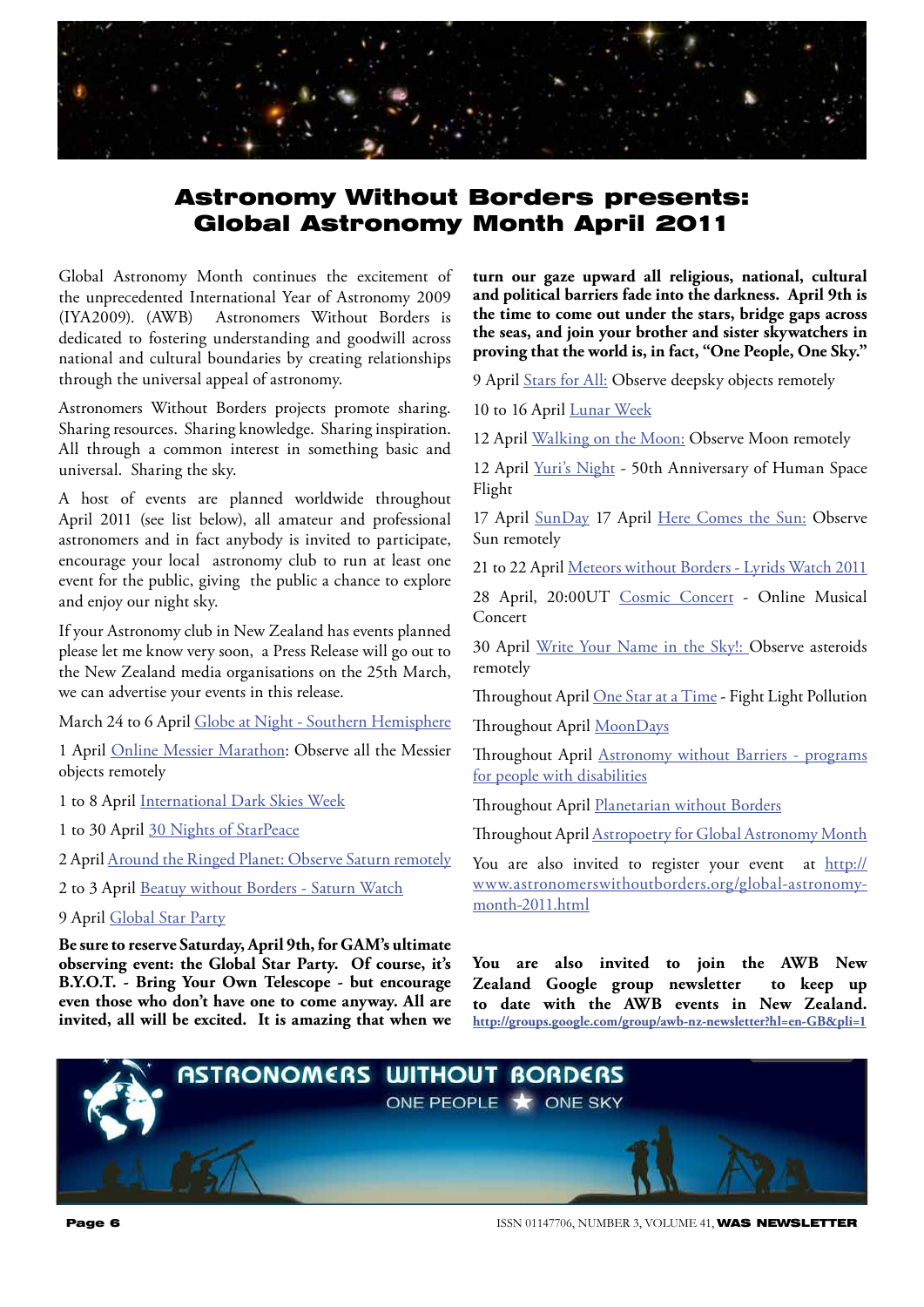

## Great ideas to get the public in your area involved in GAM April 2011

• Visit a retirement home, or children's hospital and give those able a chance to see the Universe up close.

• Have a club member dress up as a famous astronomer from history.

• Use our resources page to get the materials to accommodate the seeing impaired.

• Host "How Telescopes Work" demonstrations and put your ATM guys to work with mirror grinding demos and use some of that extra glass to let the public try.

• Hold events outside of art galleries or musical events.

• Surround a shopping mall or city park with telescopes at every corner or entrance.

• Get a local scout or school group to assist at your star party—have the youngsters ask questions, provide information, and even help run the scope.

• Have an "artists table" set up so that younger observers can make and take their own souvenirs of the event.

• Work with a local library to have book displays set up near the telescope so that people can learn more.

• Work with another club in a different country and set up an internet connection so that those attending your event can connect with others doing the same thing at the same time in a different part of the world.

• Live-stream your event on Ustream.

**All the best with your GAM 2011 events, remember to let us know what you have planned so we can advise New Zealand media organistions in our 25th March 2011 press release.**

Clear Skies

Robert McTague

Astronomy With Out Borders New Zealand Coordinator.

28 Kiwi Drive,

Timaru

Ph 03-6883735

#### *(continued from page 4)*

Visible to the naked eye and covering a region as large as the full Moon is the brightest Cluster in our night sky and was listed in Ptolemy's catalogue 2000 years ago as a star. In 1677 Edmond Halley 1677 recorded it as a nebula. John William Herschel recognized it as a globular cluster in the 1830s.

#### **Go find them!**

These globs range from the spectacular to the diminutive and show that globs are as individual as us observers. The clusters in this article are with in the range of binoculars or small telescopes. I have had fun finding, imaging and preparing this article and I am looking forward to adding to these images over the coming months. Hopefully you will grab your binoculars' or telescope and with a star-chart go grab some glorious globs!



## RASNZ Conference 2011, Napier, May 27 to 30.

The RASNZ conference, hosted by the Hawkes Bay Astronomical Society, will feature David Malin and Fred Watson. The conference is preceded by an Occultation Symposium and followed by an Imaging Workshop.

Notice of the 2011 Annual General Meeting to be held during the conference weekend. www.rasnz.org.nz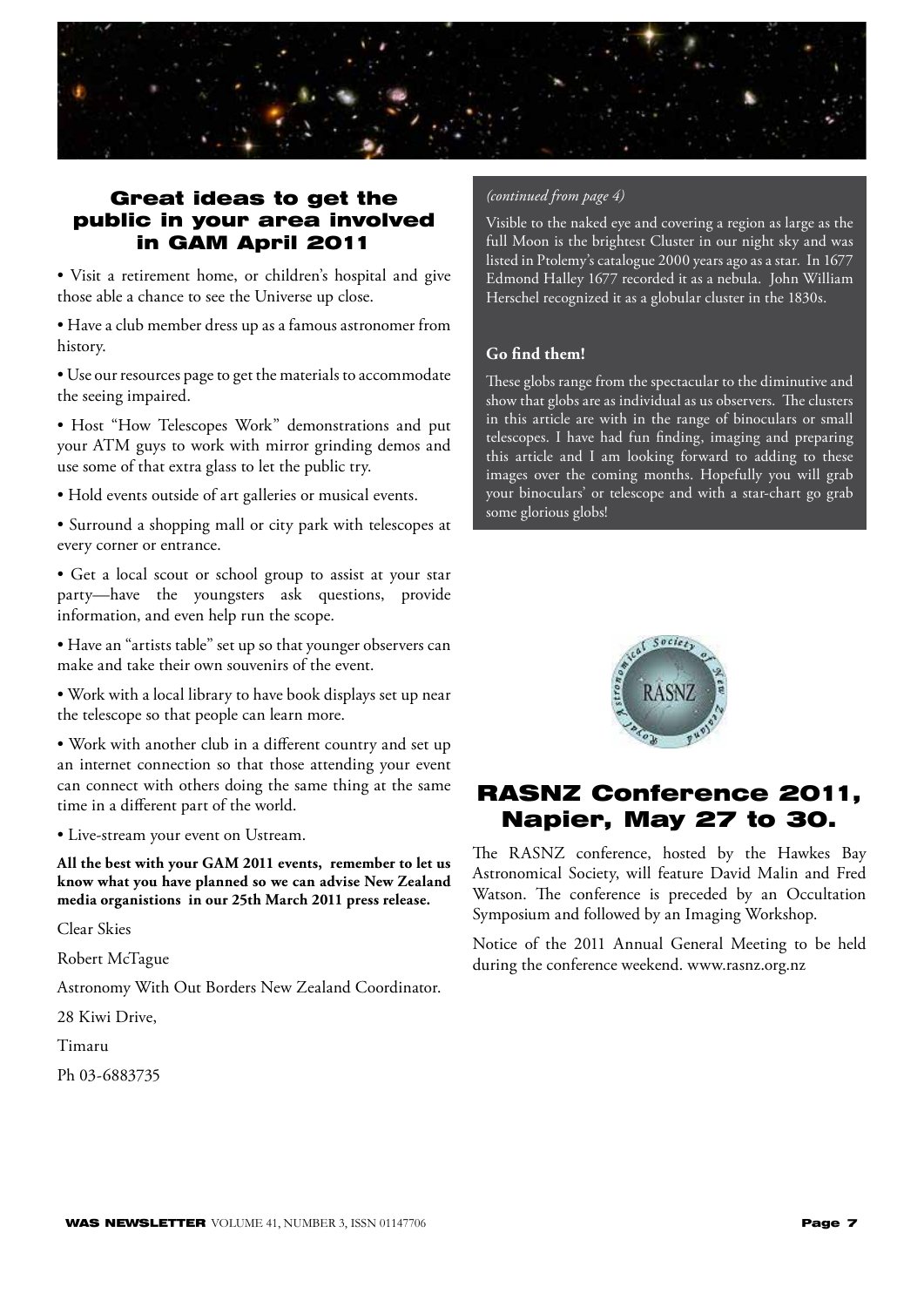



Mar. 15 at 11 p.m. NZDT Mar. 15 at 11 p.m. NZD1<br>April 1 at 10 p.m. "<br>April 15 at 8 p.m. NZST May 1 at 7 p.m.

#### Evening sky in April 2011

To use the chart, hold it up to the sky. Turn the chart so the direction you are looking is at the bottom of the chart. If you are looking to the south then have 'South horizon' at the lower edge. As the earth turns the sky appears to rotate clockwise around the south celestial pole, SCP on the chart. Stars rise in the east and set in the west, just like the sun. The sky makes a small extra westward or clockwise shift each night as we orbit the sun.

Sirius, the brightest star, is midway down the western sky. Below it is Orion with bright stars Rigel and Betelgeuse. Orion's belt and sword, aka 'The Pot', appears between them. Canopus, the second brightest star, is southwest of overhead. Saturn is in the east with fainter Spica to its right. Crux, the Southern Cross, and The Pointers, Alpha and Beta Centauri, are high in the southeast sky. The Scorpion, on its back, is rising in the southeast. The Milky Way spans the sky from SE to NW.

> Chart produced by Guide 8 software; www.projectpluto.com. Labels and text added by Alan Gilmore, Mt John Observatory of the University of Canterbury.www.canterbury.ac.nz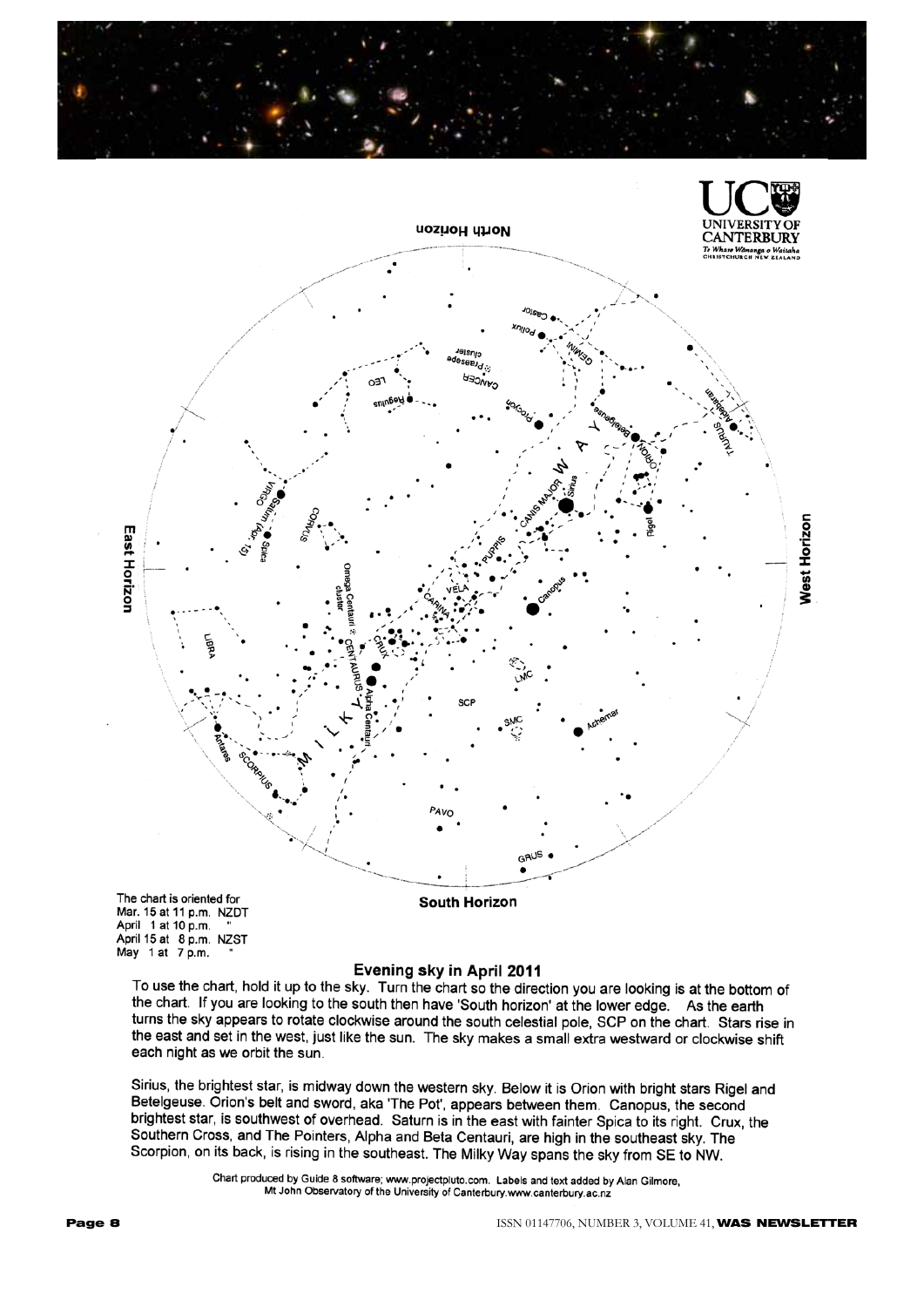

## The Evening Sky in April 2011



Sirius is the first star to appear at dusk, midway down the northwest sky. It is soon followed by Canopus, southwest of the zenith. Below Sirius are Rigel and Betelgeuse, the brightest stars in Orion. Between them is a line of three stars: Orion's belt. To southern hemisphere star watchers, the line of three makes the bottom of 'The Pot', now tipped on its side. Orion's belt points down and left to a V-shaped pattern of stars making the face of Taurus the Bull. Below and right of Sirius is Procyon. The planet Saturn is in the east sky, making a widely spaced pair with Spica. In the southeast are the Pointers, Beta and Alpha Centauri, with Crux, the Southern Cross, above them.

Sirius, 'the Dog Star', marks the head of Canis Major the big dog. A group of stars above it make the dog's hindquarters and tail. Sirius is the brightest star in the sky both because it is relatively close, nine light years\* away, and 23 times brighter than the sun.

Low in the north are Pollux and Castor, the heads of Gemini the twins, making a line vertical to the skyline. Above and right of them is the Praesepe cluster, marking the shell of Cancer the crab. Praesepe is also called the Beehive cluster, the reason obvious when it is viewed in binoculars. It is 500 light years away.

Further right is Regulus, the brightest star of Leo. Below Regulus a sickleshaped pattern of stars makes the lion's mane. To its right a zigzag of stars form the lion's hind legs. Leo is upside down to us as these constellation pictures were thought up by northern hemisphere sky watchers.

Saturn is the brightest 'star' in the empty eastern sky at dusk. To its right, and slightly fainter, is Spica the brightest star in Virgo. Saturn's rings appear quite narrow in a telescope after being edge-on for the past two years. Saturn is 1300 million km away in mid April. It is midway up the north sky by midnight.

Rigel, left of Orion's belt, is a bluish supergiant star, 40 000 times brighter than the sun and much hotter. It is 800 light years away. Orange Betelgeuse, right of the line of three, is a red-giant star, cooler than the sun but much bigger and 9000 times brighter. It is 400 light years from us. The handle of "The Pot", or Orion's sword, has the Orion Nebula at its centre; a glowing gas cloud many light-years across and around 1300 light years away.

Crux, the Southern Cross, is high in the southeast. Below it, and brighter, are Beta and Alpha Centauri, often called 'The Pointers'. Alpha Centauri is the closest naked-eye star, 4.3 light years away. Beta Centauri, like most of the stars in Crux, is a blue-giant star hundreds of light years away. Canopus is also a very luminous distant star; 13 000 times brighter than the sun and 300 light years away.

The Milky Way is brightest in the southeast above Crux. The Milky Way can be traced to nearly overhead where it fades. It becomes very faint in the northwest, right of Orion. The Milky Way is our edgewise view of the galaxy, the pancake of billions of stars of which the sun is just one. The centre of the galaxy is toward Sagittarius, below Scorpio's sting, where the Milky Way is broad and bright.

The Clouds of Magellan, LMC and SMC are midway down the southwest sky, easily seen by eye on a dark

moonless night. They are two small galaxies about 160 000 and 200 000 light years away.

Brilliant Venus rises in the east after 4 a.m. It circles the sun faster than us and is now moving to the far side. Near the end of April the planets Mercury, Mars and Jupiter will all appear in the dawn sky below Venus. Mercury passes us on April 9 and is moving to the far side of the sun. It appears just below Venus but is much fainter. We are catching up on Mars and Jupiter which are presently on the far side of the sun. They are close together in the sky, well below Venus. Jupiter is bright, though outshone by Venus. Mars has an orange tint and similar brightness to Mercury. On April 30 their distances from us are: Mercury 107 million km; Venus 215 million km; Mars 350 million km; Jupiter 890 million km.

*\*A light year (l.y.)is the distance that light travels in one year: nearly 10 million million km or 1013 km. Sunlight takes eight minutes to get here; moonlight about one second. Sunlight reaches Neptune, the outermost major planet, in four hours. It takes four years to reach the nearest star, Alpha Centauri.*

Notes by Alan Gilmore, University of Canterbury's Mt John Observatory, P.O. Box 56, Lake Tekapo 7945, New Zealand.

www.canterbury.ac.nz 110206